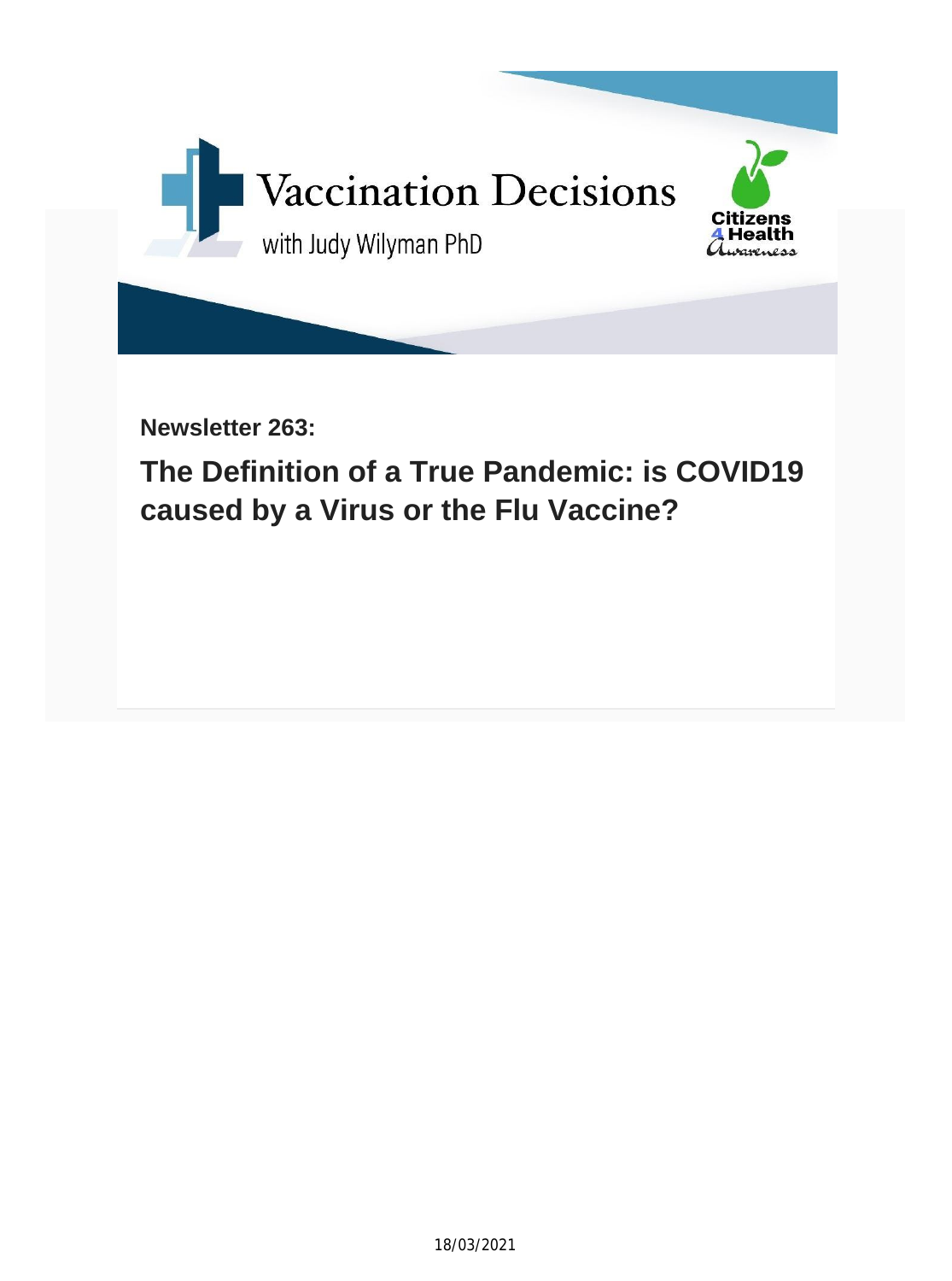## 28 July 2020

Many things can be hidden in disease statistics - there are lies, damned lies and statistics.

In Australia if you do not turn on your TV you would not know there is a 'pandemic'. And if you do not do a medical test then there would not be so many 'cases' of this 'new' disease. These tests  $\triangle$  [are not identifying SARSCov2,](https://vaccinationdecisions.us8.list-manage.com/track/click?u=f20605fde3732e41929f4a3f2&id=82bee590a5&e=6b3f8c9022) the virus that is claimed to cause COVID19 disease, and many of the 'cases' do not have any signs of disease. In Australia the cases are from testing the healthy population.

This is all about the criteria used to diagnose this disease and the extra surveillance that is being done in healthy people to find claimed 'cases' of this new disease. Here is a summary of the main points that demonstrate that this is a pLandemic and not a pandemic of an infectious agent:

- *The definition of a 'global pandemic' was changed in 2009 it is an arbitrary definition (described below)*
- *A mathematical model was used to predict a 'global pandemic' with flawed scientific assumptions to wildly over-exaggerate the deaths in all countries.*
- *Australia called the global pandemic (21 January) before the World Health Organisation had even assessed the human-human transmission of the virus in Wuhan, China - the only country where it existed at the time (41 cases). This was claimed to be a "precautionary measure" as NO cases existed in Australia. Then 100,000 test kits arrived in Australia on 18 March 2020 - the [day before the virus](https://vaccinationdecisions.us8.list-manage.com/track/click?u=f20605fde3732e41929f4a3f2&id=a2572454df&e=6b3f8c9022)  [was downgraded in the UK](https://vaccinationdecisions.us8.list-manage.com/track/click?u=f20605fde3732e41929f4a3f2&id=a2572454df&e=6b3f8c9022) - ready to provide the 'cases' in healthy people for the predicted 'second wave' in the southern hemisphere winter.*
- The virus that is claimed to be the cause  $\triangle$  [has not been identified in any of the](https://vaccinationdecisions.us8.list-manage.com/track/click?u=f20605fde3732e41929f4a3f2&id=52e8417809&e=6b3f8c9022) *[deaths or cases of this disease.](https://vaccinationdecisions.us8.list-manage.com/track/click?u=f20605fde3732e41929f4a3f2&id=52e8417809&e=6b3f8c9022) Causality has not been proved because clinical symptoms (flu-like illness) and non-specific tests for common coronaviruses are being used for diagnosis.*
- *And the lung disease that is being observed is affecting the nervous system and could be plausibly linked to*  $\triangle$  *[damage from the flu vaccine](https://vaccinationdecisions.us8.list-manage.com/track/click?u=f20605fde3732e41929f4a3f2&id=f08745682c&e=6b3f8c9022)*  $\angle$  *– which is the common factor in the majority of these deaths.*
- $\bullet$   $\overline{\triangle}$  [Vasculitis](https://vaccinationdecisions.us8.list-manage.com/track/click?u=f20605fde3732e41929f4a3f2&id=a7887848d3&e=6b3f8c9022) and other neurological damage is a common side-effect of vaccines and the majority of the deaths are occurring in the aged-care facilities - just after the flu vaccine campaigns have been run. Could the  $\frac{1}{\sqrt{t}}$  [flu vaccine be causing](https://vaccinationdecisions.us8.list-manage.com/track/click?u=f20605fde3732e41929f4a3f2&id=bfbbf76750&e=6b3f8c9022)  $\frac{1}{\sqrt{t}}$  this spike in deaths in aged-care facilities as  $\triangle$  [pneumonia has a non-infectious cause a](https://vaccinationdecisions.us8.list-manage.com/track/click?u=f20605fde3732e41929f4a3f2&id=5637134137&e=6b3f8c9022)s well?
- China mandated the flu vaccine on  $\boxtimes$  [1 December 2019 f](https://vaccinationdecisions.us8.list-manage.com/track/click?u=f20605fde3732e41929f4a3f2&id=013957229c&e=6b3f8c9022)or the first time.
- Italian doctors stated they began to see the first patients in November 2019, soon after the flu vaccines were administered.
- $\bullet$  European numbers show a correlation between  $\boxtimes$  [influenza vaccine and coronavirus](https://vaccinationdecisions.us8.list-manage.com/track/click?u=f20605fde3732e41929f4a3f2&id=6a1a8238ee&e=6b3f8c9022) [deaths.](https://vaccinationdecisions.us8.list-manage.com/track/click?u=f20605fde3732e41929f4a3f2&id=6a1a8238ee&e=6b3f8c9022)

This is a well planned pandemic as described in  $\leq$  [Event 201](https://vaccinationdecisions.us8.list-manage.com/track/click?u=f20605fde3732e41929f4a3f2&id=e2f5feb211&e=6b3f8c9022) that was put on by the corporate partners who use the media to communicate their message on vaccines in global health policies. They also influence the design of the *[International Health Regulations.](https://vaccinationdecisions.us8.list-manage.com/track/click?u=f20605fde3732e41929f4a3f2&id=bba01a0afb&e=6b3f8c9022)*

In this newsletter I am going to describe to you how disease statistics can be manipulated to give the appearance of a pandemic by a  $\boxtimes$  well primed and controlled mainstream [media.](https://vaccinationdecisions.us8.list-manage.com/track/click?u=f20605fde3732e41929f4a3f2&id=fe03859467&e=6b3f8c9022) See Event 201 at the John Hopkins Centre for Health Security to confirm this fact.

Disease diagnosis is a grey area of medicine and changes in diagnostic criteria and extra surveillance for cases can be used to create the appearance of an increase in one disease and a decrease in another.

A fundamental flaw in the description of this outbreak as a pandemic is the fact that it is based on a change in the definition of a pandemic. If the WHO had not changed the definition in 2009 there could not have been a *prediction of a 'global pandemic' in 2020.*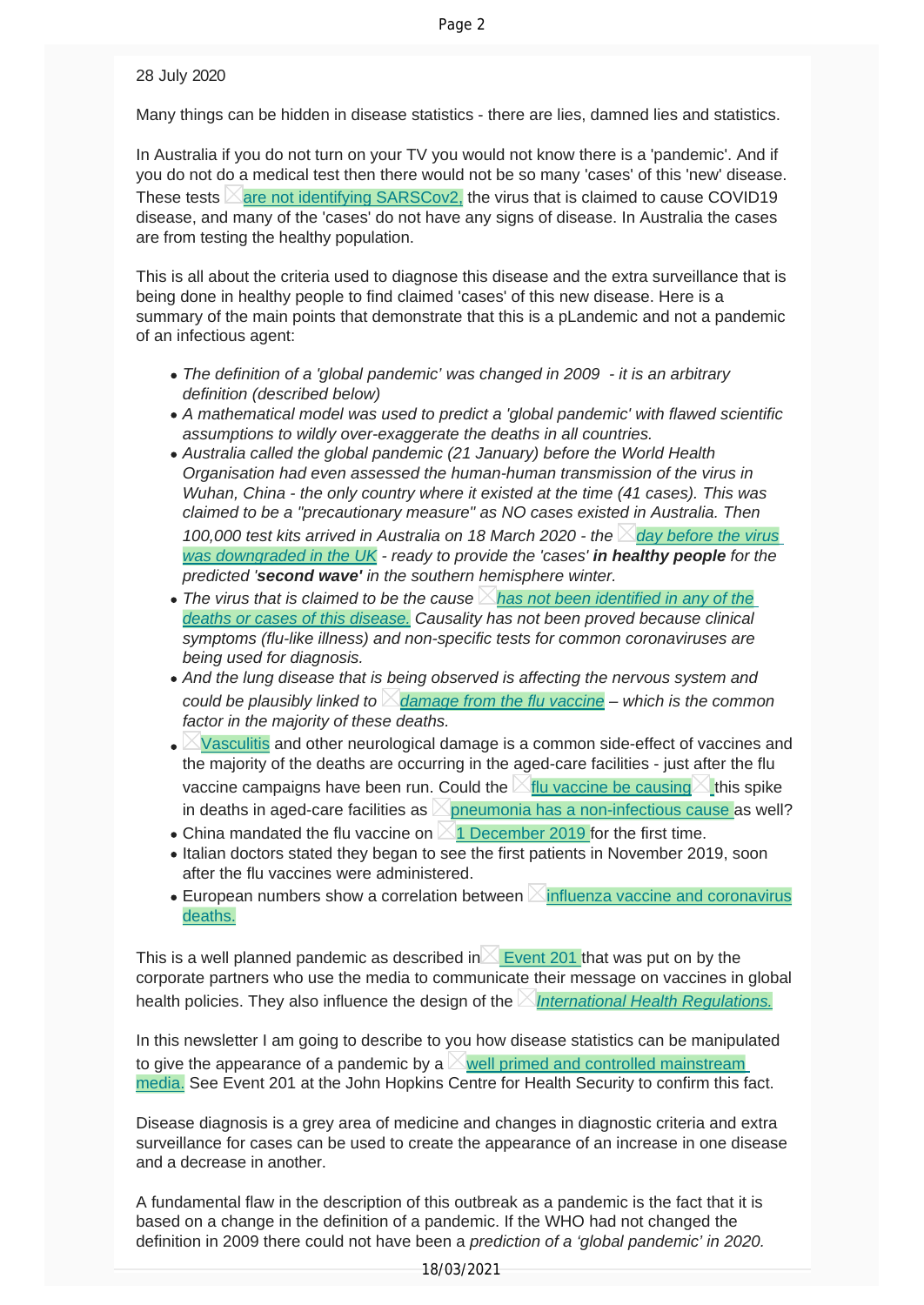Prior to May 2009 the definition of a pandemic included "a pandemic occurs when a new influenza virus appears against which the human population has no immunity, resulting in epidemics worldwide *with enormous numbers of deaths and illness.*" This last phrase was removed in 2009, so that a pandemic could occur '*when there are more cases of that disease than normal'.*

The definition no longer needed to include 'enormous numbers of deaths and illness'. However, the definition still requires that it must be a virus to which "the human population has no immunity" yet in the current situation we are testing for coronaviruses that humans will have some immunity to because they are very common.

A 'case' is now being defined in 2020 as the presence of the virus (infection) in a person *without any symptoms of disease.* In other words a healthy person can now be a 'case' of COVID19 simply based on a test result -  $\triangle$ [that is not specific for SARSCov2.](https://vaccinationdecisions.us8.list-manage.com/track/click?u=f20605fde3732e41929f4a3f2&id=d52a31995e&e=6b3f8c9022) In other words, the medical profession is not proving that the disease is caused  $\triangle$  [by this infectious](https://vaccinationdecisions.us8.list-manage.com/track/click?u=f20605fde3732e41929f4a3f2&id=ad1a3e0163&e=6b3f8c9022) [agent.](https://vaccinationdecisions.us8.list-manage.com/track/click?u=f20605fde3732e41929f4a3f2&id=ad1a3e0163&e=6b3f8c9022)

And the government *can find more cases* of *'COVID19'* by testing the healthy *asymptomatic* people and then claiming that there is a risk if they test positive to an antibody test that is *not identifying the virus.*

It is the asymptomatic healthy population that enables herd immunity to develop in the population - particularly as we already have some immunity to coronaviruses. But in this outbreak the healthy people are now *cases of disease* and we are being locked down and asked to social distance - actions that are  $\triangle$  [the opposite to the scientific evidence f](https://vaccinationdecisions.us8.list-manage.com/track/click?u=f20605fde3732e41929f4a3f2&id=b528b24259&e=6b3f8c9022)or controlling infectious diseases for which we have some immunity.

The more surveillance you do, the more cases of healthy people or people with mild flu-like symptoms, that you will find.

So what does the FDA say about the ability of an antibody test to identify SARSCov2?

The FDA says (quote) that " $\triangle$  antibody tests should not be used to diagnose an active [COVID19 infection".](https://vaccinationdecisions.us8.list-manage.com/track/click?u=f20605fde3732e41929f4a3f2&id=42f6eea730&e=6b3f8c9022) This is because there are many false positives due to past infections with *common coronaviruses.* The test *does not distinguish antibodies to specific strains of these coronaviruses*. There are also many false negatives even when the person is *actively infected.*

In Australia, the government mandated the flu vaccine for the first time for all visitors and healthcare workers for aged-care facilities on *1 May 2020* - just before the well predicted "second wave" of the 'pandemic' in June-July.

Healthy Victorians are now being locked down again based on PCR and serology/antibody tests *that do not identify the claimed causal virus*. Australia has conducted 3,935,124 tests  $\chi$  [with 'positive tests' amounting to 0.4%.](https://vaccinationdecisions.us8.list-manage.com/track/click?u=f20605fde3732e41929f4a3f2&id=f4d0e83995&e=6b3f8c9022) In Victoria there have been  $\chi$  [2,300 cases](https://vaccinationdecisions.us8.list-manage.com/track/click?u=f20605fde3732e41929f4a3f2&id=7f10a81e4d&e=6b3f8c9022) reported to date but a 'case' can be a healthy person and the number of deaths is very low and mostly in the aged-care facilities.

'Cases' in healthy people are being emphasised by the  $\triangle$  [Victorian Health Department](https://vaccinationdecisions.us8.list-manage.com/track/click?u=f20605fde3732e41929f4a3f2&id=246e56fe3a&e=6b3f8c9022) [website](https://vaccinationdecisions.us8.list-manage.com/track/click?u=f20605fde3732e41929f4a3f2&id=246e56fe3a&e=6b3f8c9022) and the media, *not deaths due to this disease.*

The current CDC nucleic acid (RT-PCR) test kits for SARS-CoV-2 generate " $\triangle$ [30% false](https://vaccinationdecisions.us8.list-manage.com/track/click?u=f20605fde3732e41929f4a3f2&id=7c69c04b19&e=6b3f8c9022)[positive and 20% false-negative results i](https://vaccinationdecisions.us8.list-manage.com/track/click?u=f20605fde3732e41929f4a3f2&id=7c69c04b19&e=6b3f8c9022)n the best state public health laboratory", Dr. Sin Hang Lee reported in a peer-reviewed article published in the *International Journal of Geriatrics and Rehabilitation*, an online journal based in Japan"

A case can be a healthy person that has a PCR or serology test that comes back positive and this result does not prove that this person has SARSCov2 the virus that is claimed to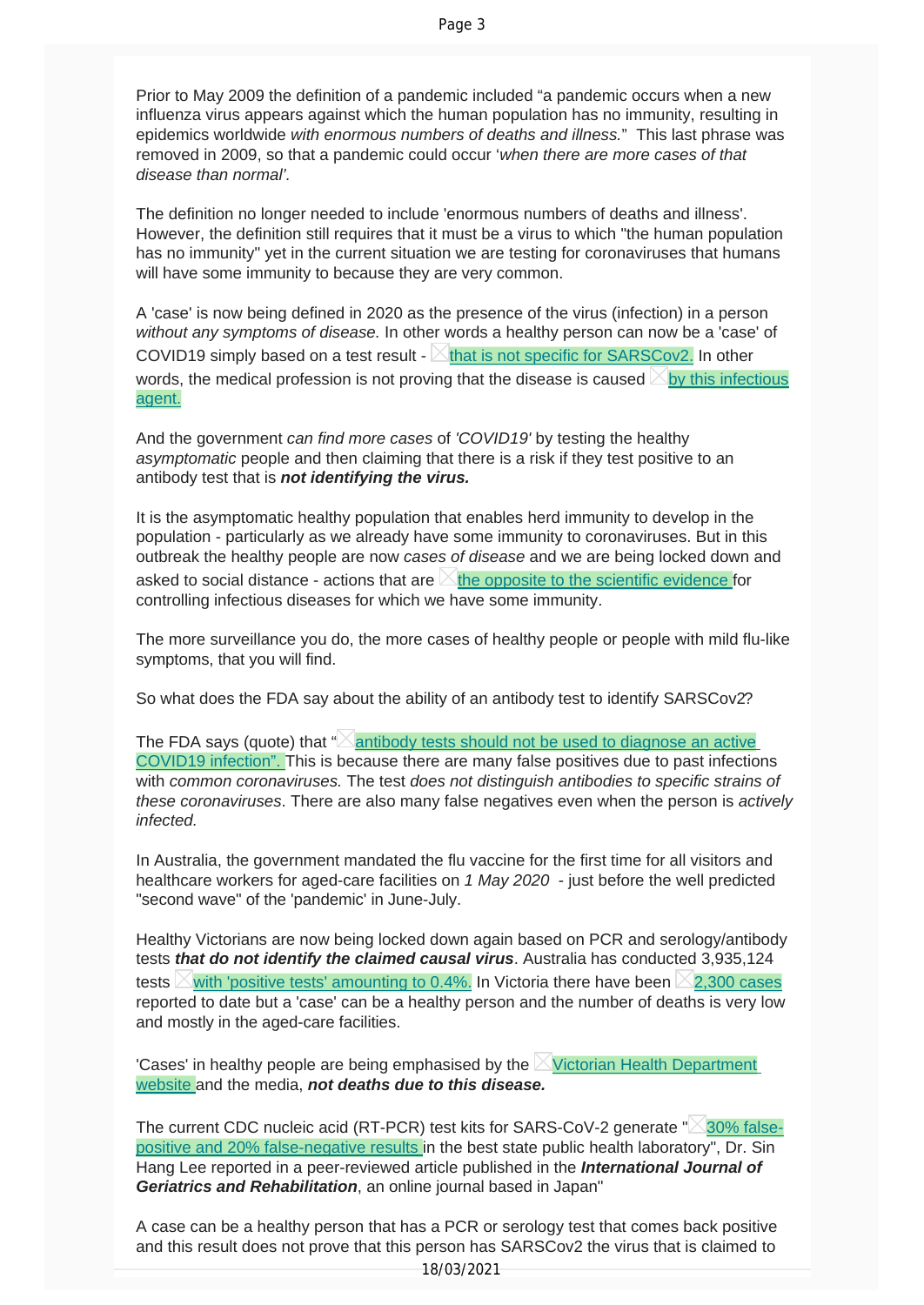cause COVID19 disease. Both of these tests only identify the family of coronaviruses that cause the common cold - many people will be positive to these tests.

There is a possibility of wrong diagnosis, *unless the whole virus has been lab cultured and sequenced from the patient. And this is not done in any patient because it is uneconomical.*

In other words*,* the statistics of cases and deaths in this "pandemic" are completely flawed. There is no proof that the deaths that have occurred *are not being caused* by neurological damage from the **flu vaccine.** This is particularly the case as according to the latest serological and immunological studies, the  $\triangle$  overall lethality of [COVID19](https://vaccinationdecisions.us8.list-manage.com/track/click?u=f20605fde3732e41929f4a3f2&id=9ef9b3c7ba&e=6b3f8c9022) is about 0.1% the same range as a strong seasonal influenza.

The majority of the deaths are occurring in the aged-care facilities, in the elderly who have recently had the flu vaccine. These cases all have serious underlying health issues (comorbidity) and a recent flu vaccine. This year many countries have mandated the flu vaccine for the first time and flu campaigns have occurred just prior to the spike in deaths that have occurred in the northern and the southern hemisphere.

Perhaps the vaccine is being used to give the appearance that it is a new viral disease and then a vaccine could be produced that would be  $\times$  the "end [solution"](https://vaccinationdecisions.us8.list-manage.com/track/click?u=f20605fde3732e41929f4a3f2&id=8c8f4aa94a&e=6b3f8c9022) as Bill Gates has [stated](https://vaccinationdecisions.us8.list-manage.com/track/click?u=f20605fde3732e41929f4a3f2&id=8c8f4aa94a&e=6b3f8c9022) - the unqualified billionaire that is influencing global health policies that are mandating vaccines.

In Italy a doctor has stated that "COVID19 is a neurological issue probably affecting the central nervous system or a neurotransmitter and he can testify that it is not contagious". He says it was around before the first case of this disease from China was presented in the media.

He saw the first cases around December 2019 and early January 2020 and it was being treated with drugs that are inhibiters of neuronal functions at different levels. It is a problem of the lungs – diffuse edema and no-one was wearing masks or gloves and no caregivers were infected from this lung disease when it was first observed.

This evidence does not support the claim that we have a 'global pandemic' of new coronavirus, for which we have no immunity. This lie has been used by governments to lockdown populations and remove fundamental freedoms in society *without scientific evidence.*

## **Resources**

1.  $\times$  German Official Leaks Ministry Interior Ministry Report [Denouncing](https://vaccinationdecisions.us8.list-manage.com/track/click?u=f20605fde3732e41929f4a3f2&id=6fe6e928c9&e=6b3f8c9022) Corona as a ['Global](https://vaccinationdecisions.us8.list-manage.com/track/click?u=f20605fde3732e41929f4a3f2&id=6fe6e928c9&e=6b3f8c9022) False Alarm' - Global Research

2.  $\triangle$  Latest Facts of [COVID19](https://vaccinationdecisions.us8.list-manage.com/track/click?u=f20605fde3732e41929f4a3f2&id=38aa6c4c4c&e=6b3f8c9022) by Dr. Kelly - Dr. Kelly Victory, Public Health expert, confirms that social distancing and lockdown of the healthy population are not based on scientific evidence.

3. [Manufactured](https://vaccinationdecisions.us8.list-manage.com/track/click?u=f20605fde3732e41929f4a3f2&id=56f84a043a&e=6b3f8c9022) Pandemic: Testing people for any strain of a coronavirus, Not Specifically [SARSCov2,](https://vaccinationdecisions.us8.list-manage.com/track/click?u=f20605fde3732e41929f4a3f2&id=56f84a043a&e=6b3f8c9022) that is claimed to cause COVID19 *[Disease](https://vaccinationdecisions.us8.list-manage.com/track/click?u=f20605fde3732e41929f4a3f2&id=db4aad178a&e=6b3f8c9022)* - Global Research 4.  $\triangle$  is there evidence for wearing facemasks for [SARSCov2](https://vaccinationdecisions.us8.list-manage.com/track/click?u=f20605fde3732e41929f4a3f2&id=0c0fff7c66&e=6b3f8c9022) virus? - This article shows

there is no evidence to suggest that facemasks will prevent COVID19.

5.  $\triangle$ Multiple doses could be necessary to protect from [coronavirus](https://vaccinationdecisions.us8.list-manage.com/track/click?u=f20605fde3732e41929f4a3f2&id=b9eaa58de9&e=6b3f8c9022) Bill Gates says - why is a an unqualified billionaire determining mass medication of the population?

6. Join  $\boxtimes$  a class action to oppose the [mandatory](https://vaccinationdecisions.us8.list-manage.com/track/click?u=f20605fde3732e41929f4a3f2&id=1dacb09f2d&e=6b3f8c9022) flu vaccine required to enter aged-care facilities and for some employment.

7.  $\triangle$  Serbia protests succeed in forcing [government](https://vaccinationdecisions.us8.list-manage.com/track/click?u=f20605fde3732e41929f4a3f2&id=fcd06bd75c&e=6b3f8c9022) to drop lockdown measures -

8.  $\times$  Legal Action against the Lockdown of Healthy People in [Melbourne](https://vaccinationdecisions.us8.list-manage.com/track/click?u=f20605fde3732e41929f4a3f2&id=6596e29690&e=6b3f8c9022)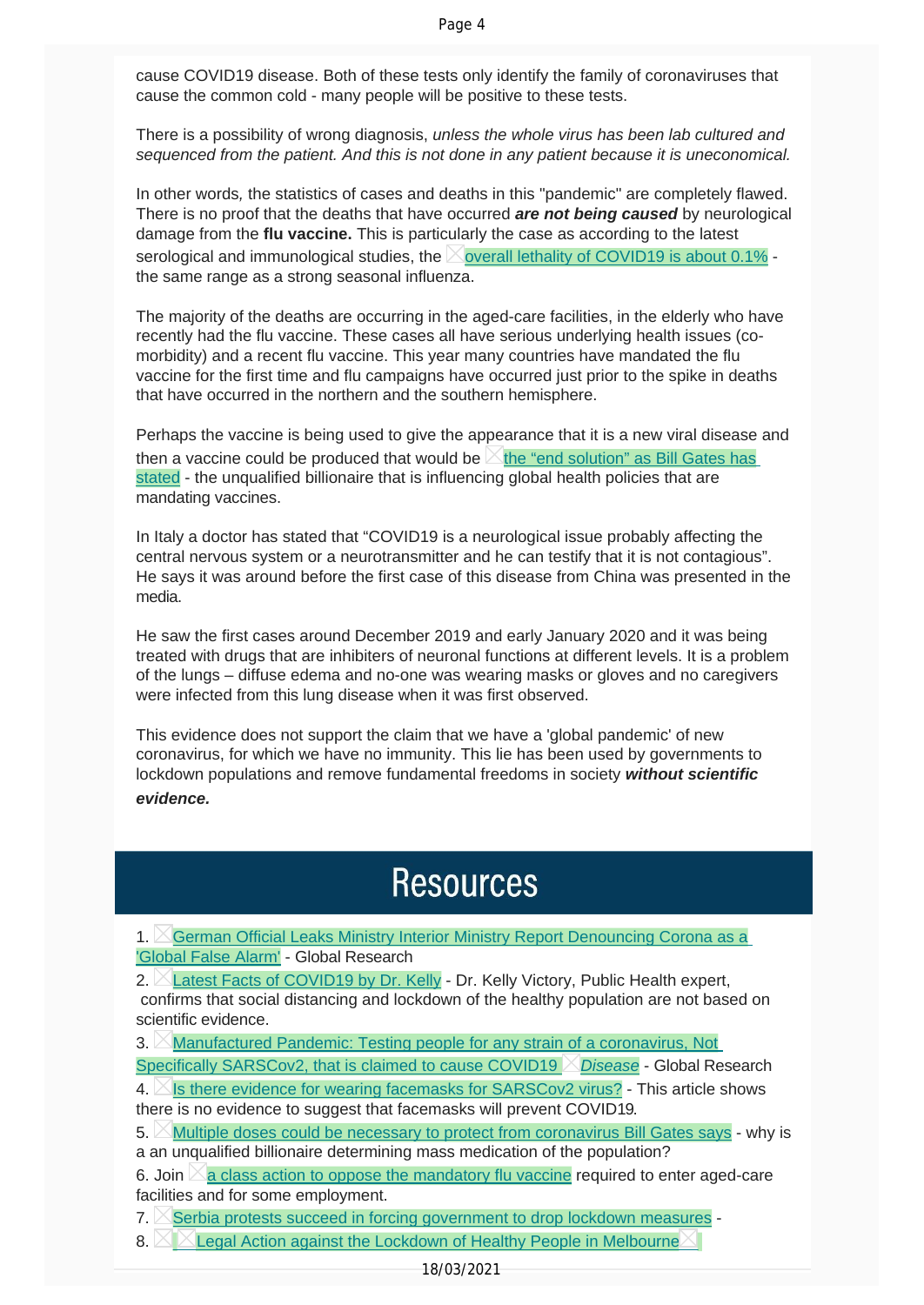## About Dr. Judy Wilyman PhD

I have been studying the vaccination topic both formally and informally since 1993 when I vaccinated my first child. Like most people questioning vaccines, I have not come from an anti-vaccination position and the debate is not about pro or antivaccination. It is about safety, efficacy and necessity for each vaccine on the schedule. Are they all safe? And are they all effective and necessary?

In 2015 I completed a PhD at the University of Wollongong answering these questions.



My thesis is titled 'A critical analysis of the Australian Government's rationale for its vaccination policy'. In Chapter 7, I present a discussion of the claims made by the government about the safety and efficacy of vaccines that are not supported by scientific evidence.

Bachelor of Science, University of NSW

Diploma of Education (Science), University of Wollongong Master of Science (Population Health), Faculty of Health Sciences, School of Public Health, University of Wollongong.

PhD in:  $\triangle A$  critical analysis of the Australian [government's](https://vaccinationdecisions.us8.list-manage.com/track/click?u=f20605fde3732e41929f4a3f2&id=4904301554&e=6b3f8c9022) rationale for its vaccination

[policy'](https://vaccinationdecisions.us8.list-manage.com/track/click?u=f20605fde3732e41929f4a3f2&id=4904301554&e=6b3f8c9022) (the science, politics and ethics of Australia's vaccination policies), UOW School of Humanities and Social Inquiry.

Website: **[Vaccination](https://vaccinationdecisions.us8.list-manage.com/track/click?u=f20605fde3732e41929f4a3f2&id=23d4aa27db&e=6b3f8c9022) Decisions** 

## **Supporting Public Interest Research**

I would like to thank everyone who has supported my research and newsletters over the last 5-10 years. If you have appreciated this unfunded independent research and debate of children's health I hope you will consider a  $\times$ \$5 [donation](https://vaccinationdecisions.us8.list-manage.com/track/click?u=f20605fde3732e41929f4a3f2&id=970488baf7&e=6b3f8c9022) for the up-keep of my website and continuation of my voluntary newsletters.

Only funded research is promoted to the public and universities do not promote student research. Hence the need for my website and newsletters to promote my independent research that is in the public interest.

My website  $\triangle$  [Vaccination](https://vaccinationdecisions.us8.list-manage.com/track/click?u=f20605fde3732e41929f4a3f2&id=e64d81e990&e=6b3f8c9022) [Decisions](https://vaccinationdecisions.us8.list-manage.com/track/click?u=f20605fde3732e41929f4a3f2&id=e64d81e990&e=6b3f8c9022) became necessary because the University of Wollongong  $\boxtimes$  is not [required](https://vaccinationdecisions.us8.list-manage.com/track/click?u=f20605fde3732e41929f4a3f2&id=4380f567cf&e=6b3f8c9022) to rectify the [academic](https://vaccinationdecisions.us8.list-manage.com/track/click?u=f20605fde3732e41929f4a3f2&id=4380f567cf&e=6b3f8c9022) record to the [public](https://vaccinationdecisions.us8.list-manage.com/track/click?u=f20605fde3732e41929f4a3f2&id=4380f567cf&e=6b3f8c9022) when organised lobby group activists, such as Australian Skeptic Inc /

18/03/2021